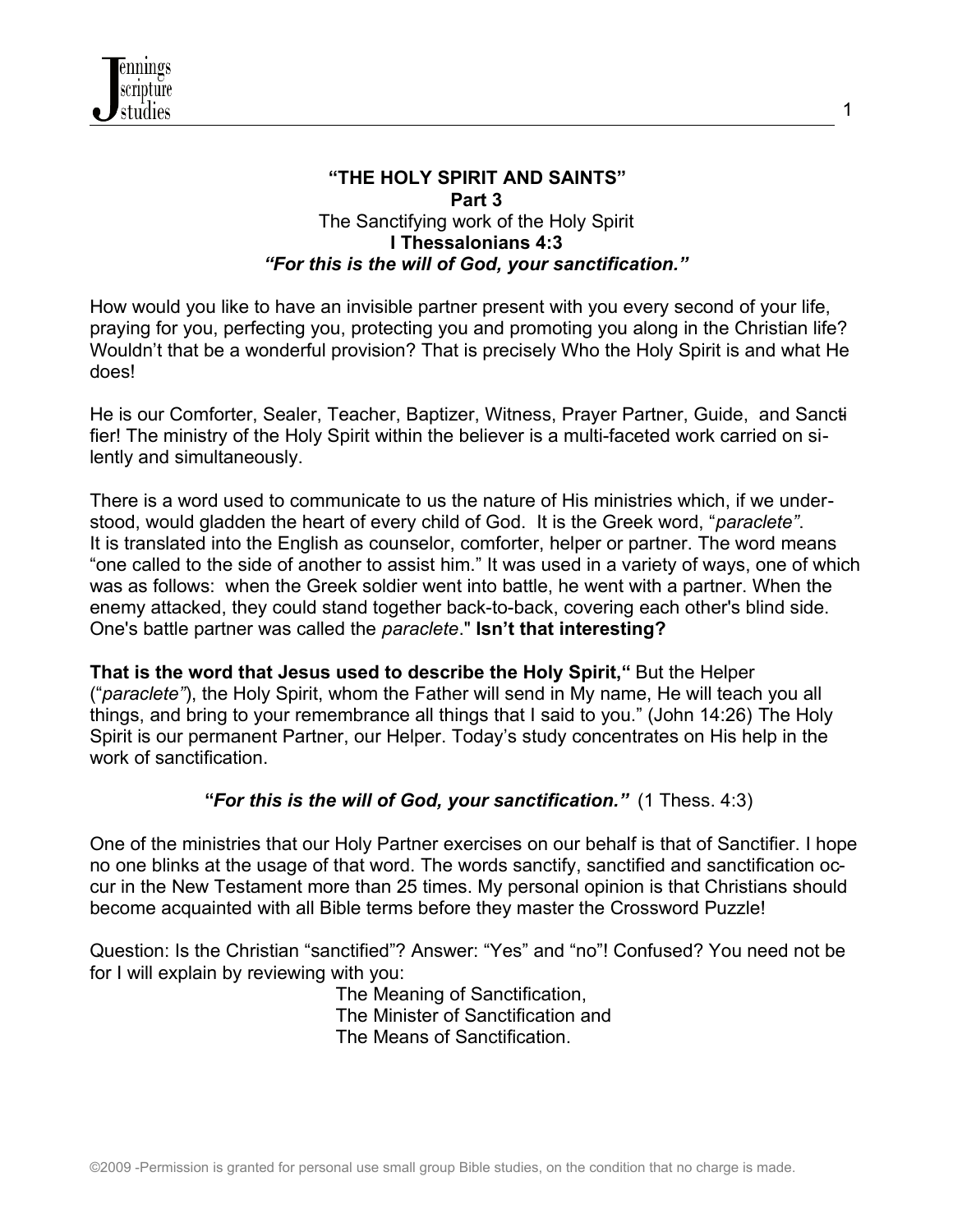

### **THE MEANING OF SANCTIFICATION**

To "sanctify" means to make holy by separating from the world and consecrating to God; To "sanctify" is to set apart a person or thing for holy use. Whatever is set apart is separated from unholy influences so that the holiness of God becomes its dominate element.

The Bible teaches us that sanctification is in three tenses:

- *Past sanctification* accomplished by Christ at Calvary. Heb. 10:10 tells us that "we are sanctified by the offering of the body of Jesus Christ." And, Heb.13:12 "Jesus also, that He might sanctify the people with His own blood, suffered outside the gate."– We were set apart from the *penalty of sin.*
- *Progressive sanctification* accomplished by the Holy Spirit's ministry after we are saved. – We are being set apart from the *power of sin.*
- *Perfected sanctification* accomplished by the coming of Jesus, removing us from earth. We shall be set apart from the *presence of sin.*

Salvation is what God does *for* us as sinners; sanctification is what God does *with* us as saints. It is the work of progressive sanctification that the Holy Spirit accomplishes. His ministry is to set us apart progressively more and more to God, delivering us from the power of sin, making us more like Christ. However, not without our willing partnership!

This "setting apart" ministry involves two actions: first, the setting apart *from* sin and second, setting apart *unto* God. A good illustration of the truth is seen when the Apostle Paul commended the believers in the church at Thessalonica because they "turned to God from idols to serve the living and true God." (1 Thess. 1:9)

**Illust.** Eugene Peterson writes, "There is little enthusiasm for the patient acquisition of virtue, little inclination to sign up for a long apprenticeship in what earlier generations of Christians called holiness." – From *A Long Obedience In The Same Direction*

#### **THE MINISTER OF SANCTIFICATION**

Who sets us apart from sin unto God, from unholiness unto holiness? Who enables us to grow up in Christ and to go on with God? The answer is seen in several separate scriptures each saying basically the same thing. No professorial exposition is needed – only pointed self- examination!

#### Romans 15:16 - "sanctified by the Holy Spirit."

**1 Corinthians 6:9-11** – "Do you not know that the unrighteous will not inherit the kingdom of God? Do not be deceived. Neither fornicators, nor idolaters, nor adulterers, nor homosexuals, nor sodomites, nor thieves, nor covetous, nor drunkards, nor revilers, nor extortioners will inherit the kingdom of God. And such were some of you. But you were washed, but you were sanctified, but you were justified in the name of the Lord Jesus and by the Spirit of our God."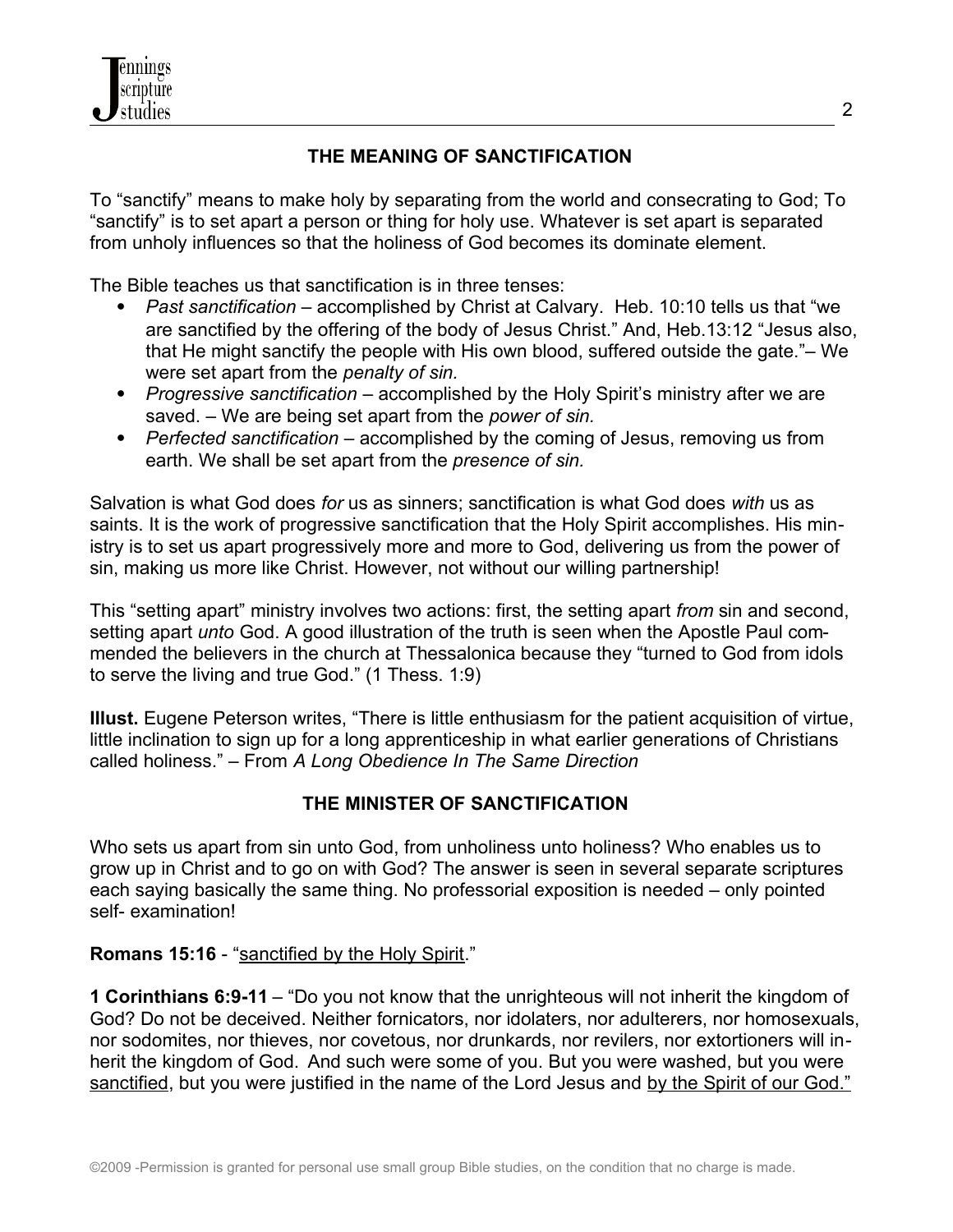**1 Thessalonians 2:13** – "But we are bound to give thanks to God always for you, brethren beloved by the Lord, because God from the beginning chose you for salvation through sanctification by the Spirit and belief in the truth."

**1 Thessalonians 4:3-9** – "For this is the will of God, your sanctification: that you should abstain from sexual immorality; that each of you should know how to possess his own vessel in sanctification and honor, not in passion of lust, like the Gentiles who do not know God; that no one should take advantage of and defraud his brother in this matter, because the Lord is the avenger of all such, as we also forewarned you and testified. For God did not call us to uncleanness, but in holiness. Therefore he who rejects this does not reject man, but God, who has also given us His Holy Spirit." (sanctification and holiness are from the same word)

**1 Peter 1:2** – "elect according to the foreknowledge of God the Father, in sanctification of the Spirit."

Is it surprising that the *Holy* Spirit desires to make us *holy* ? Or that the *Holy* God desires us to be *holy*? Or that the *Holy* Son of God desires us to be *holy*?

# **THE MEANS OF SANCTIFICATION**

What means does the Holy Spirit use to wean us away from living according to the desires of the old nature in Adam and to woo us to live according to the designs of the new nature in Christ? It is some instantaneous ritual? Some secret formula? Some ceremony? Is there a special prayer to pray, some deed to perform?

How does the Holy Spirit progressively set us apart from unrighteousness to righteousness; sinfulness to sanctification; unholiness to holiness? Some will not like the answer for we tend to want instant everything, quick fixes, easy How-To-Do-It Seminars, a book on "How To Be Sanctified For Dummies," or a ten minute video showing in one giant leap "How To Be Everything God Wants You To Be."

Folks, it's not going to happen! Jesus said the road is narrow and "few there be that find it." (Matt. 7:14) Only those who "hunger and thirst after righteousness" (Matt. 5:6) will pursue the path to holiness. If you really want to be godly, clean, righteous, Christ-like, pure and holy, then here is God's method: you have to get on God's Diet and begin God's Exercise Program!

## **A. The Sanctification Diet.** Here is the menu:

 Item #1 - "And I will pray the Father, and He will give you another Helper, that He may abide with you forever— the Spirit of  $truth...$ " (John 14:16,17);</u>

 Item #2 - "But when the Helper comes, whom I shall send to you from the Father, the Spirit of truth who proceeds from the Father, He will testify of Me." (John 15:26);

 Item #3 - "When He, the Spirit of truth, has come, He will guide you into all truth." (John 16:13);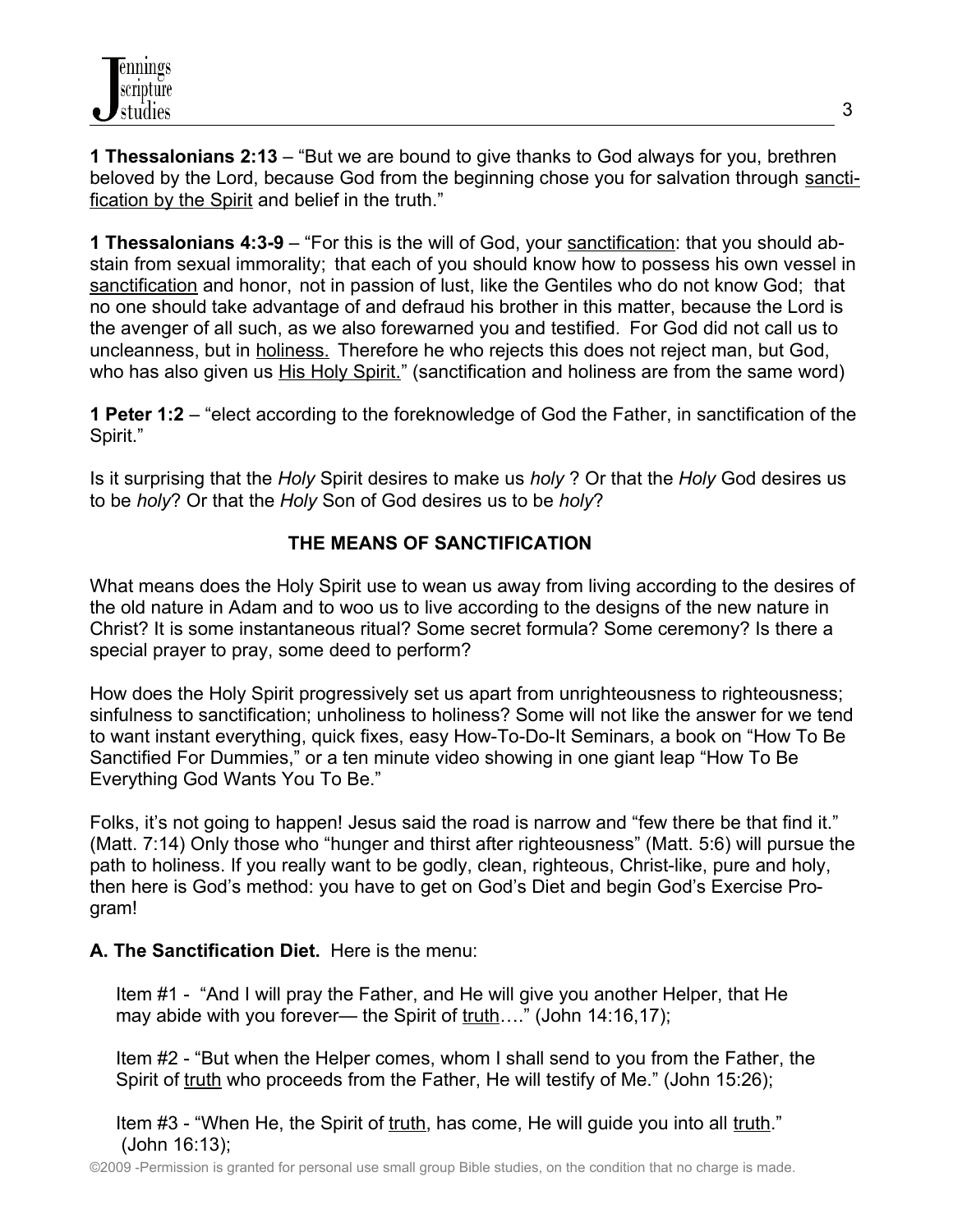Item #4 - "Sanctify them through Your truth: Your word is truth." (John 17:17).

 Item #5 – "And for their sakes, I sanctify myself, that they also might be sanctified through the truth."

 Are you beginning to get a taste for what God wants to feed us in order to grow us up in Christ, setting us apart from sinful behavior to sanctified behavior? The only way we will be more like Christ, evidence practical holiness, be more set apart for God, is to feed upon the Word of Truth! We must get into the Word of Truth and get the Word of Truth in us!

 To grow as a Christian is to be sanctified. Peter writes, "grow in the grace and knowledge of our Lord and Savior Jesus Christ." (II Peter 3:18) Why do we grow physically? We eat and exercise! How do we grow spiritually? We eat and exercise! God's soul-food is His Word – the Bread of Life. There is absolutely no possible way to be progressively more like Jesus Christ apart from regular meals of the Word of God. As we feed on God's Diet, the Holy Spirit ministers it to our souls. After all, He wrote the Book! That isn't all – not only do we need the Sanctification Diet but we need:

## **B. The Sanctification Exercise.**

 Paul practiced the Sanctification Exercise. He said, "I exercise myself." (Acts 24:16) and he tells Timothy to "exercise yourself unto godliness" (1 Tim.4:7)

 Eugene Peterson in *The Message* expanded translation renders I Timothy 4:7 like this: "Exercise daily in God—no spiritual flabbiness, please!" I like that! It is not enough to masticate and assimilate the Word of Truth, we must activate it by "doing the truth."

 **Illust**. There is currently on TV an advertisement about a popular soft-drink that is supposed to increase one's energy. The ad appeals to youth and the slogan is, "Do The Dew!" Those who drink Living Water from the fountain of the Word of Truth should "Do The Truth!"

## **CONCLUSION**

We have seen that the meaning of sanctification is to set apart a person or thing for holy use; The Minister of sanctification is the Holy Spirit and the Means He uses is the Word of Truth. We are sanctified *by* the Holy Spirit *through* the Word of God. "Christ also loved the church and gave Himself for her, that He might sanctify and cleanse her with the washing of water by the word." (Eph.5:26)

**Illust.** A fashion store in Arlington, Texas sponsored a contest to find "the dirtiest kid in town." The award offered was \$25.00. There were two conditions: (1) Dirt must be naturally accumulated and not purposefully applied and (2) Parents must be present and admit that their child is dirty. The contest aimed to recognize those kids who like to look "natural". (From Dallas Morning News)

Are you a "dirty Christian"? Do you look like the "natural man" in 1 Corinthians 2:14 or the "spiritual man" in 1 Corinthians 2:15? Our heavenly Parent wants to sanitize us by sanctify-